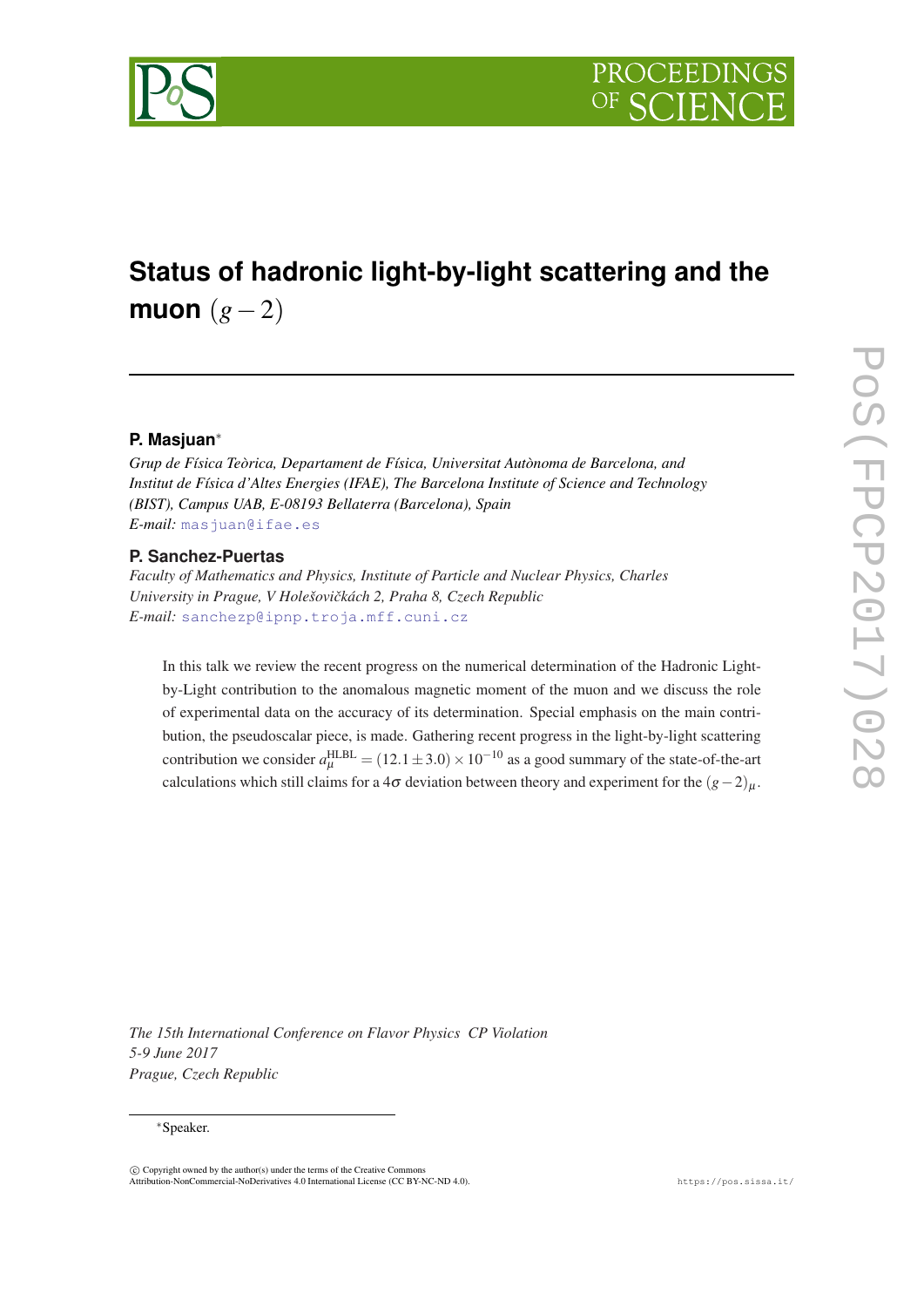## 1. Introduction

The anomalous magnetic moment of the muon  $(g-2)_{\mu}$  is one of the most accurately measured quantities in particle physics, and as such is a very promising signal of new physics if a deviation from its prediction in the Standard Model is found.

The present experimental value for  $a_{\mu} = (g-2)_{\mu}/2$ , is given by  $a_{\mu}^{EXP} = 11659209.1(6.3) \times$  $10^{-10}$  $10^{-10}$ , as an average of  $a_{\mu^+} = 11659204(7.8) \times 10^{-10}$  and  $a_{\mu^-} = 11659215(8.5) \times 10^{-10}$  [1, [2\]](#page-5-0). Since statistical errors are the largest source of uncertainties, a new measurement with a precision of  $1.6 \times 10^{-10}$  is being pursuit at FNAL [\[3\]](#page-5-0) and JPARC [[4\]](#page-5-0), using different experimental techniques.

At the level of the experimental accuracy, the QED contributions have been completed up to the fifth order  $\mathcal{O}(\alpha_{em}^5)$  $\mathcal{O}(\alpha_{em}^5)$  $\mathcal{O}(\alpha_{em}^5)$ , giving the QED contribution 11658471.885(4) × 10<sup>-10</sup> [5], when using the Rydberg constant and the ratio  $m_{Rb}/m_e$  as inputs [\[2\]](#page-5-0). Also electroweak (EW) and hadronic contributions in terms of the hadronic vacuum polarization (HVP) and the hadronic light-by-light scattering (HLBL) are necessary. The latter represents the main uncertainty in the Standard Model. The common estimates for QED, HVP, HLBL, and EW corrections are collected in Table 1. In this talk, we will update the HLBL contribution.

| Contribution        | Result in $10^{-10}$ units | Ref.              |
|---------------------|----------------------------|-------------------|
| QED (leptons)       | $11658471.885 \pm 0.004$   | [5]               |
| HVP (leading order) | $690.8 \pm 4.7$            | [6]               |
| HVPNLO+NNLO         | $-8.7 \pm 0.1$             | [6, 7]            |
| <b>HLBL</b>         | $11.6 \pm 4.0$             | $\lceil 8 \rceil$ |
| EW                  | $15.4 \pm 0.1$             | [9]               |
| Total               | $11659179.1 \pm 6.2$       |                   |
|                     |                            |                   |

**Table 1:** Standard Model contributions to  $(g-2)_{\mu}$ .

For the HLBL, two reference numbers can be found in the literature. The one quoted in Table 1  $a_{\mu}^{\rm HLEL}$  = (11.6±4.0) × 10<sup>-10</sup> [[8](#page-6-0)] but also ([10](#page-6-0).5±2.5) × 10<sup>-10</sup> [10]. They both imply a discrepancy  $\Delta a_{\mu} = a_{\mu}^{EXP} - a_{\mu}^{SM} = (30.0 \pm 8.8) \times 10^{-10}$  of about 3.5 $\sigma$ . The overall HLBL contribution is twice the order of the present experimental error and a third of  $\Delta a_{\mu}$ . The striking situation then comes when the foreseen experiments (precision of  $1.6 \times 10^{-10}$ ) would imply the HLBL being a 6 $\sigma$  effect. On the light of such numbers we really need to understand the HLBL values and their errors since the goal is a HLBL within 10% errors.

The progress on the field is captured in at least three recent dedicated workshops on  $(g -$ 2) $\mu$  [\[11](#page-6-0), [12,](#page-6-0) [13\]](#page-6-0) and a newly created  $(g-2)$  $\mu$  theory initiative:

https://indico.fnal.gov/conferenceDisplay.py?confId=13795. In this letter, we focus our attention to the HLBL. For prospects in reducing the error for the HVP we refer to the talks by A. Keshavarzi and B.Malaescu in the aforementioned g-2 initiative webpage as well as the contribution by V. Druzhinin in this proceedings.

The results here described update those reported in Ref. [\[14](#page-6-0)].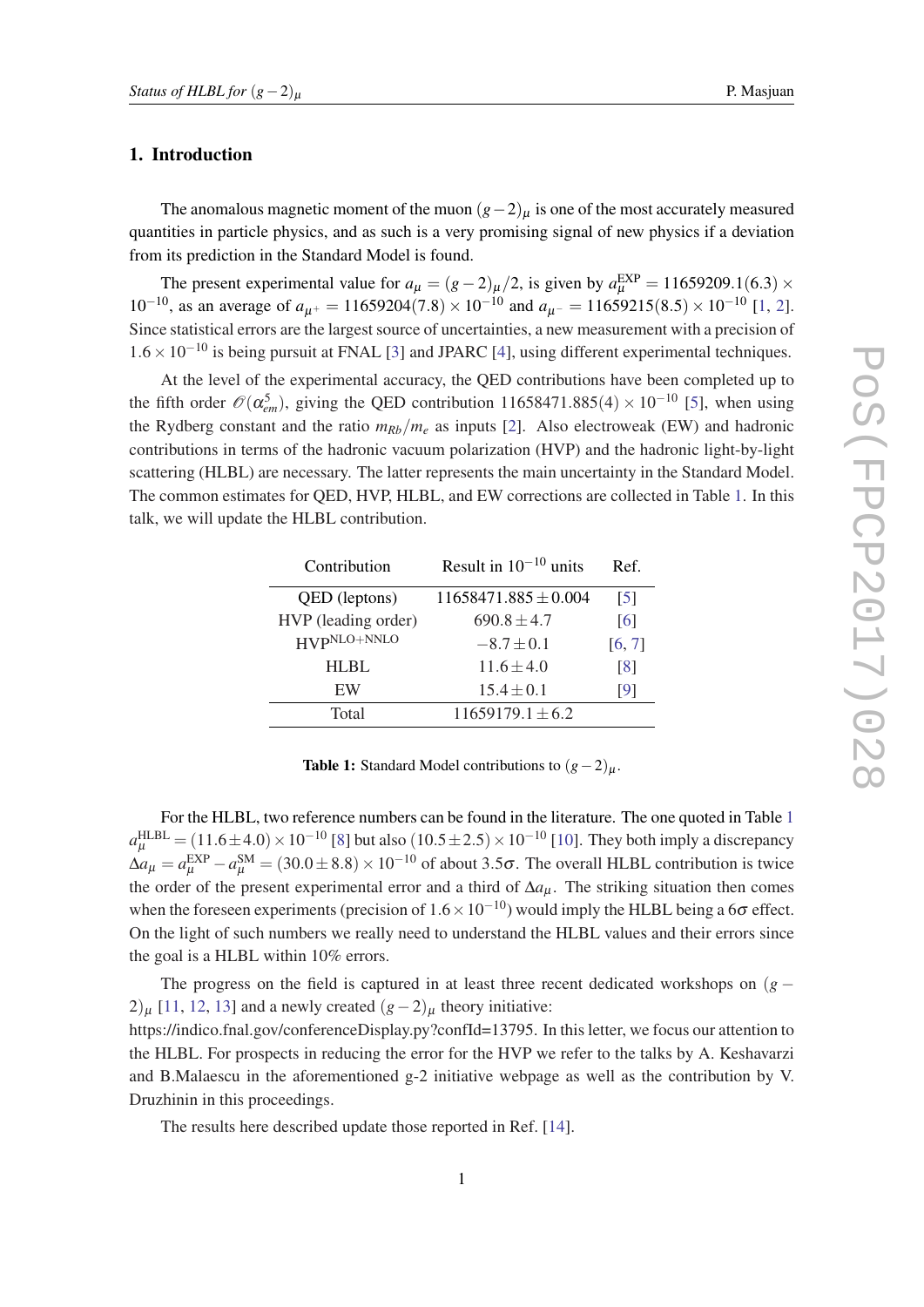| progress on the field and the variety of approaches considered. † indicates used from a previous calculation. |  |
|---------------------------------------------------------------------------------------------------------------|--|
| Units of $10^{-11}$ .                                                                                         |  |
|                                                                                                               |  |
|                                                                                                               |  |

<span id="page-2-0"></span>Table 2: The HLBL and its different contributions from different references and methods, representing the

| Group                                                                                             | <b>HLBL</b> | $\pi$ , K loop              | <b>PS</b>  | higher spin     | quark loop     | method                                    |  |
|---------------------------------------------------------------------------------------------------|-------------|-----------------------------|------------|-----------------|----------------|-------------------------------------------|--|
| <b>BPP</b> [15]                                                                                   | $+83(32)$   | $-19(13)$                   | $+85(13)$  | $-4(3)$         | $+21(3)$       | ENJL, '95 '96 '02                         |  |
| <b>HKS</b> [16]                                                                                   | $+90(15)$   | $-5(8)$                     | $+83(6)$   | $+1.7(1.7)$     | $+10(11)$      | LHS, '95 '96 '02                          |  |
| KN [17]                                                                                           | $+80(40)$   |                             | $+83(12)$  |                 |                | Large $N_c + \chi PT$ , '02               |  |
| MV [18]                                                                                           | $+136(25)$  | 0(10)                       | $+114(10)$ | $+22(5)$        | $\overline{0}$ | Large $N_c + \chi PT$ , '04               |  |
| JN[8]                                                                                             | $+116(40)$  | $-19(13)$ †                 | $+99(16)$  | $+15(7)$        | $+21(3)$ †     | Large $N_c + \chi PT$ , '09               |  |
| <b>PdRV</b> [10]                                                                                  | $+105(26)$  | $-19(19)$                   | $+114(13)$ | $+8(12)$        | $\overline{0}$ | Average, '09                              |  |
| HK [19]                                                                                           | $+107$      |                             | $+107$     |                 |                | Hologr. QCD, $0\sqrt{2}$                  |  |
| <b>DRZ</b> [20]                                                                                   | $+168(13)$  |                             | $+59(9)$   |                 | 110(9)         | Non-local q.m., $\sqrt{11}$               |  |
| EMS [21, 22, 23]                                                                                  |             |                             | $+90(7)$   |                 |                | Padé-data driven, <sup>713</sup>          |  |
| EMS [24, 23]                                                                                      |             |                             | $+88(4)$   |                 |                | Large $N_c$ , '13                         |  |
| <b>GLCR</b> [25]                                                                                  |             |                             | $+105(5)$  |                 |                | Large $N_c + \chi PT$ , '14               |  |
| J[26]                                                                                             |             |                             |            | $+8(3)_{axial}$ |                | Large $N_c + \chi PT$ , '15 <sup>-4</sup> |  |
| BR [27]                                                                                           |             | $-20(5)_{\pi \text{ only}}$ |            |                 |                | Large $N_c + \chi PT$ , '16               |  |
| MS [28]                                                                                           |             |                             | $+94(5)$   |                 |                | Padé-data driven, NV                      |  |
| <b>CHPS</b> [29]                                                                                  |             | $-24(1)_{\pi \text{ only}}$ |            |                 |                | Disp Rel, '17                             |  |
|                                                                                                   |             |                             |            |                 |                |                                           |  |
|                                                                                                   |             |                             |            |                 |                |                                           |  |
| 2. Dissection of the HLBL and potential issues                                                    |             |                             |            |                 |                |                                           |  |
|                                                                                                   |             |                             |            |                 |                |                                           |  |
| The HLBL cannot be directly related to any measurable cross section and requires knowledge        |             |                             |            |                 |                |                                           |  |
| of QCD at all energy scales. Since this is not known yet, one needs to rely on hadronic models    |             |                             |            |                 |                |                                           |  |
| to compute it. Such models introduce systematic errors which are difficult to quantify. Using the |             |                             |            |                 |                |                                           |  |

## 2. Dissection of the HLBL and potential issues

The HLBL cannot be directly related to any measurable cross section and requires knowledge of QCD at all energy scales. Since this is not known yet, one needs to rely on hadronic models to compute it. Such models introduce systematic errors which are difficult to quantify. Using the large-*N<sup>c</sup>* and the chiral counting, de Rafael proposed [[30\]](#page-6-0) to split the HLBL into a set of different contributions: pseudoscalar exchange (PS, dominant [\[8,](#page-6-0) [10](#page-6-0)]), charged pion and kaon loops, quark loop, and higher-spin exchanges (see Table 2, notice the units of 10−11). The large-*N<sup>c</sup>* approach however has at least two shortcomings: firstly, it is difficult to use experimental data in a large-*N<sup>c</sup>* world. Secondly, calculations carried out in the large-*N<sup>c</sup>* limit demand an infinite set of resonances. As such sum is not known, one truncates the spectral function in a resonance saturation scheme, the Minimal Hadronic Approximation (MHA) [[31](#page-6-0)]. The resonance masses used in each calculation are then taken as the physical ones from PDG [\[2\]](#page-5-0) instead of the corresponding masses in the large- $N_c$  limit. Both problems might lead to large systematic errors not included so far [[21,](#page-6-0) [32,](#page-6-0) [24](#page-6-0), [23](#page-6-0), [28](#page-6-0)], large and difficult to estimate. Results obtained under such assumptions are quoted as Large *Nc*+χPT in the last column of Table 2.

Actually, most of the results in the literature follow de Rafael's proposal (see Refs. [\[33](#page-6-0), [15](#page-6-0), [34](#page-6-0), [35](#page-6-0), [18,](#page-6-0) [36,](#page-6-0) [37](#page-6-0), [8](#page-6-0), [10,](#page-6-0) [19,](#page-6-0) [38](#page-7-0), [39,](#page-7-0) [21,](#page-6-0) [27](#page-6-0), [23,](#page-6-0) [25](#page-6-0), [40](#page-7-0), [29\]](#page-6-0), including full and partial contributions to  $a_{\mu}^{\text{HLbL}}$ ) finding values for  $a_{\mu}^{\text{HLbL}}$  between basically  $6 \times 10^{-10}$  and up to almost  $14 \times 10^{-10}$ .

Such range almost reaches ballpark estimates based on the Laporta and Remiddi (LR) [\[41](#page-7-0)]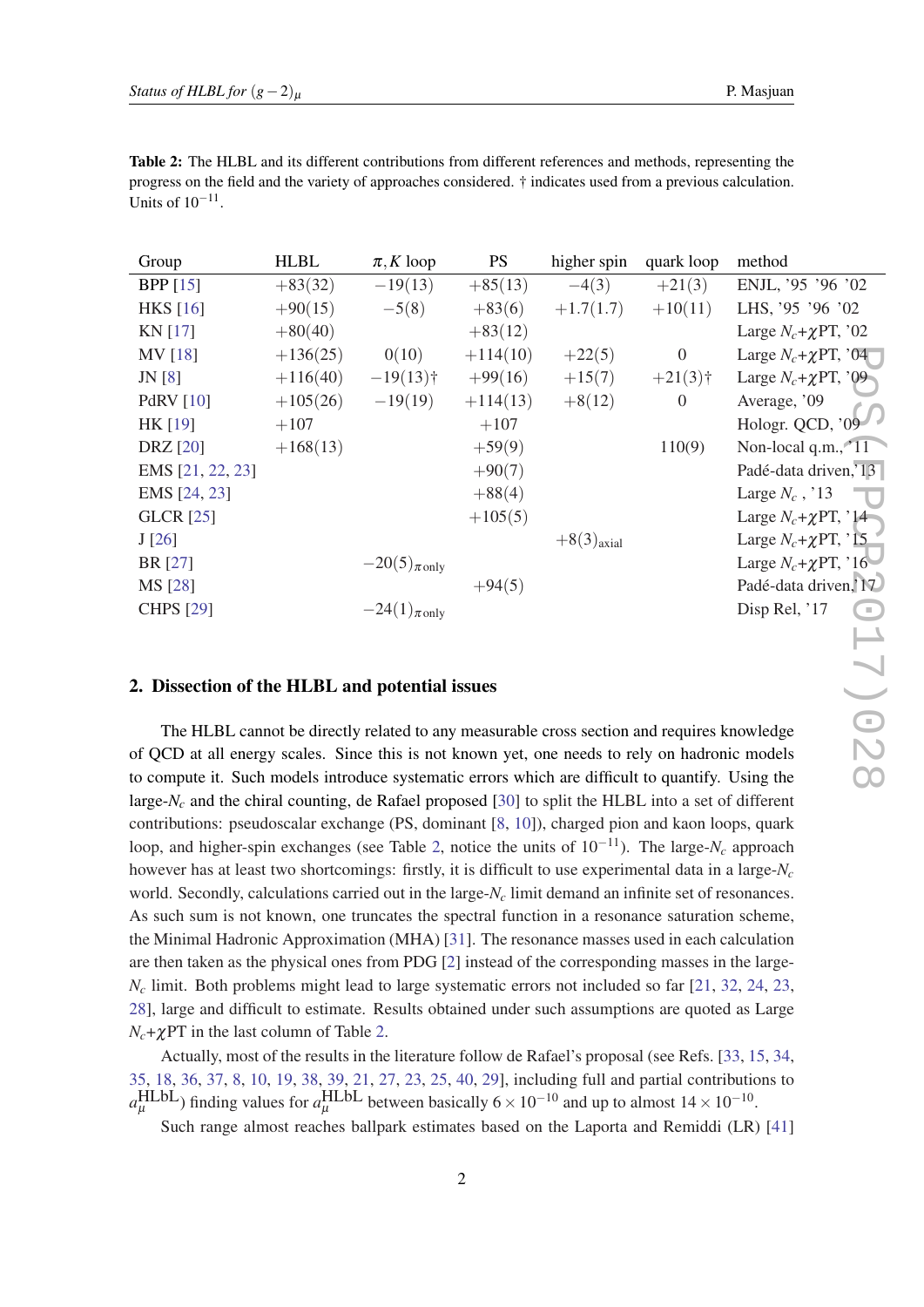analytical result for the heavy quark contribution to the LBL. The idea in such ballparks is to extend the perturbative result to hadronic scales low enough for accounting at once for the whole HLBL. The free parameter is the quark mass  $m_q$ . The recent estimates using such methodology [\[42](#page-7-0), [43](#page-7-0), [44](#page-7-0), [45](#page-7-0), [22](#page-6-0)] found *m<sup>q</sup>* ∼ 0.150−0.250 GeV after comparing the particular model with the HVP. The value for the HLBL is higher than those shown in Table [2](#page-2-0), around  $a_{\mu}^{\text{HLBL}} = 12 - 17 \times 10^{-10}$ , which seems to indicate that the subleading pieces of the standard calculations seems to be non-negligible.

As we said, the Jegerlehner and Nyffeler review [[8](#page-6-0)] together with the *Glasgow consensus* written by Prades, de Rafael, and Vainshtein [[10\]](#page-6-0) represent, in our opinion, the two reference numbers. They agree well since they only differ by few subtleties. For the main contribution, the pseudoscalar, one needs a model for the pseudoscalar Transition Form Factor (TFF). They both used the model from Knecht and Nyffeler [\[17](#page-6-0)] based on MHA, but differ on how to implement the high-energy QCD constrains coming from the VVA Green's function. In practice, this translates on whether the piece contains a pion pole or a pion exchange; moreover, the first allegedly requires excluding the quark loop, whereas the latter defend its inclusion. In practice, the former would imply that the exchange of heavier pseudoscalar resonances (6th column in Table [2](#page-2-0)) is effectively included in PS [[18](#page-6-0)], while the latter demands to take them into account separately. The other difference is whether the errors are summed linearly [[8](#page-6-0)] or in quadrature [[10](#page-6-0)]. All in all, even though the QCD features for the HLbL are well understood [\[8,](#page-6-0) [10\]](#page-6-0), the details of the particular calculations are important to get the numerical result to the final required precision. Considering the drawback drawn here, we think we need more calculations, closer to experimental data if possible.

Dispersive approaches [[46,](#page-7-0) [29](#page-6-0)] rely on the splitting of the former tensor into several pieces according to low-energy QCD, which most relevant intermediates states are selected according to their masses [[30](#page-6-0), [47](#page-7-0)]; see Ref. [\[29](#page-6-0)] for recent advances. Up to now, only a subleading piece has been computed, cf. Table [2.](#page-2-0) An advantage we see in this approach is that by decomposing the HLBL tensor in partial waves, a single contribution may incorporate pieces that were separated so far, avoiding potential double counting. The example is the  $\gamma\gamma \to \pi\pi$  which includes the two-pion channel, the pion loop, and scalar and tensor contributions. A complete and model-independent treatment would require coupled channel formalism, not developed so far, and a matching to the high-energy region yet to be included. So by now, the calculations are not yet complete, and not yet ready to be added to the rest of contributions.

Finally, for the first time, there have been different proposals to perform a first principles evaluation by using lattice QCD [\[48\]](#page-7-0). They studied a non-perturbative treatment of QED which later on was checked against the perturbative simulation. With that spirit, they considered that a QCD+QED simulation could deal with the non-perturbative effects of QCD for the HLBL. Whereas yet incomplete and with some progress still required, promising advances have been reported already [\[48](#page-7-0)].

## 3. The role of the new experimental data on the HLBL

The main obstacle when using experimental data is the lack of them, specially on the doubly virtual TFF [\[49\]](#page-7-0). Fortunately, data on the TFF when one of the photons is real is available from different collaborations, not only for  $\pi^0$  but also for  $\eta$  and  $\eta'$ . It is common to factorize the TFF, i.e.,  $F_{P\gamma^*\gamma^*}(Q_1^2,Q_2^2) = F_{P\gamma^*\gamma}(Q_1^2,0) \times F_{P\gamma\gamma^*}(0,Q_2^2)$ , and describe it based on a rational function. A further refinement includes a modification of its numerator due to the high-energy QCD constraints [[17\]](#page-6-0).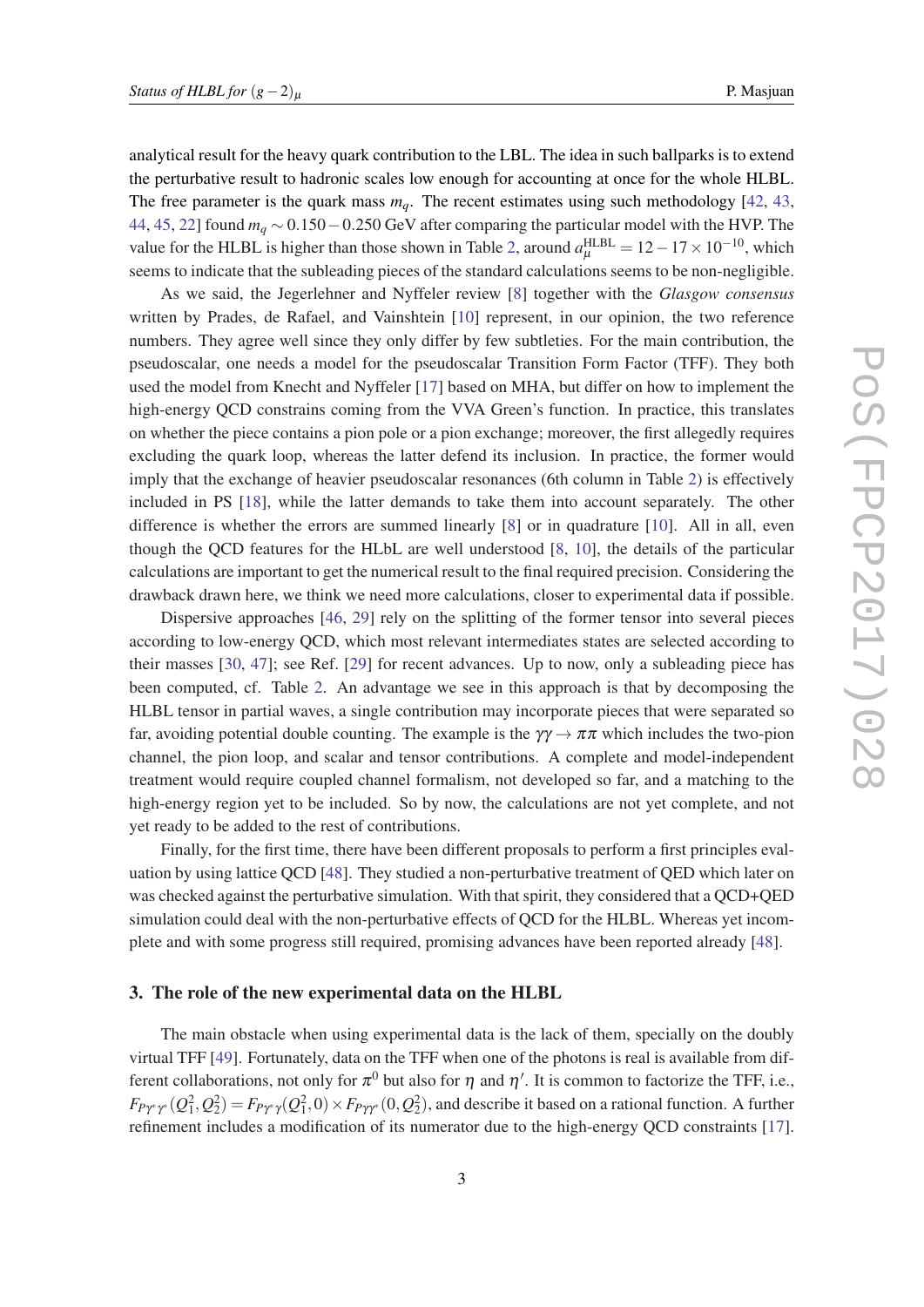<span id="page-4-0"></span>Although the high-energy region of the model is not very important, it still contributes around 20%. More important is the double virtuality, especially if one uses the same TFF model (as it should) for predicting the  $\pi^0 \rightarrow e^+e^-$  decay. Current models cannot accommodate its experimental value (see [[50\]](#page-7-0)) which call for a new— more precise— measurement. The worrisome fact is that modifying the model parameters to match such decay and going back to the HLBL, would result in a dramatic decrease of the HLBL value [\[50](#page-7-0)].

While the HLBL requires knowledge at all energies, it is condensed in the  $Q^2$  region from 0 to 2 GeV<sup>2</sup>, in particular above around  $0.5$  GeV<sup>2</sup>. Therefore a good description of TFF in such region is very important. Such data are not yet available, but any model should reproduce the available one. Therefore, any model relies on extrapolation from the medium- and high-energy region—where data is available—to the low-energy one, which is clearly a model-dependent procedure. That is why the authors of [\[21](#page-6-0), [22,](#page-6-0) [23,](#page-6-0) [28](#page-6-0)], in contrast to other approaches, did not used data directly but the low-energy parameters (LEP) of the Taylor expansion for the TFF and reconstructed it *via* the use of Padé approximants. As demonstrated in Ref. [[28\]](#page-6-0), the pseudoscalar TFF driving the PS contributions to the HLBL is Stieltjes functions (or more precisely, a rational function of Stieltjes type) for which the convergence of the Padé approximants sequence is guaranteed in advanced. As such, a comparison between two consecutive elements in this sequence estimates the systematic error yield by the method. In other words, Padé approximants for the TFFs take full advantage of analyticity and unitary of these functions to correctly extrapolate low- and high-energy regions.

The LEPs certainly know about all the data at all energies and as such incorporates all our experimental knowledge at once. This procedure implies a model-independent result together with a well-defined way to ascribe a systematic error. It is the first procedure that can be considered an *approximation*, in contrast to the *assumptions* considered in other approaches (as such, our procedure does apply beyond the large-*N<sup>C</sup>* limit of QCD). The LEPs were obtained in [[21](#page-6-0)] for the  $\pi^0$ , in [\[51](#page-7-0)] for the  $\eta$ -TFF and in [\[52](#page-7-0)] for the  $\eta'$ -TFF, taking into account the  $\eta-\eta'$  mixing [52, [53](#page-7-0)] (in addition, the relevant  $\eta - \eta'$  mixing parameters were determined there) and the determinations of the double virtual  $\pi^0$  [\[50\]](#page-7-0) and  $\eta$ ,  $\eta'$  [[54\]](#page-7-0) TFFs. Ref. [\[28](#page-6-0)] collects the most updated results for the space- and time-like TFF together with  $\gamma\gamma$  decays from 13 different collaborations, and yields the most updated and precise pseudoscalar contribution to the HLBL. The HLBL value from such approach is quoted in Table [2](#page-2-0) under EMS and under MS after the double virtual  $\pi^0, \eta, \eta^\prime$ -TFF were extracted from pseudoscalar decays into a lepton pair [[50,](#page-7-0) [54](#page-7-0)].

The new pseudoscalar-pole contribution obtained with the Padé method yields  $a_{\mu}^{\text{HLBL,PS}} =$ (9.4±0.5)×10−<sup>10</sup> [\[28\]](#page-6-0), which agrees very well with the *old reference* numbers but with an error reduced by a factor of 3. Adding to this quantity the  $\pi$  loop (2.0±0.5) × 10<sup>-10</sup> from [\[27](#page-6-0)], the axial contribution  $(+0.8 \pm 0.3) \times 10^{-10}$  from [\[26](#page-6-0)], the scalar contribution  $(-0.7 \pm 0.7) \times 10^{-10}$  and the quark loop from [[15\]](#page-6-0), and the NLO estimate  $(+0.3\pm0.2)\times10^{-10}$  from [\[55\]](#page-7-0), the HLBL reads:

$$
a_{\mu}^{\text{HLBL}} = (9.9 \pm 1.1) \times 10^{-10}
$$
 (errors in quadrature) (3.1)

$$
a_{\mu}^{\text{HLBL}} = (9.9 \pm 2.5) \times 10^{-10}
$$
 (errors linearly added). (3.2)

The discussion not yet settled is whether one should consider a pseudoscalar-pole or a pseudoscalarexchange contribution, which is the main difference between the two *old reference* results, see the recent discussion in Ref. [[28\]](#page-6-0). If instead of a pseudsocalar pole, one would consider the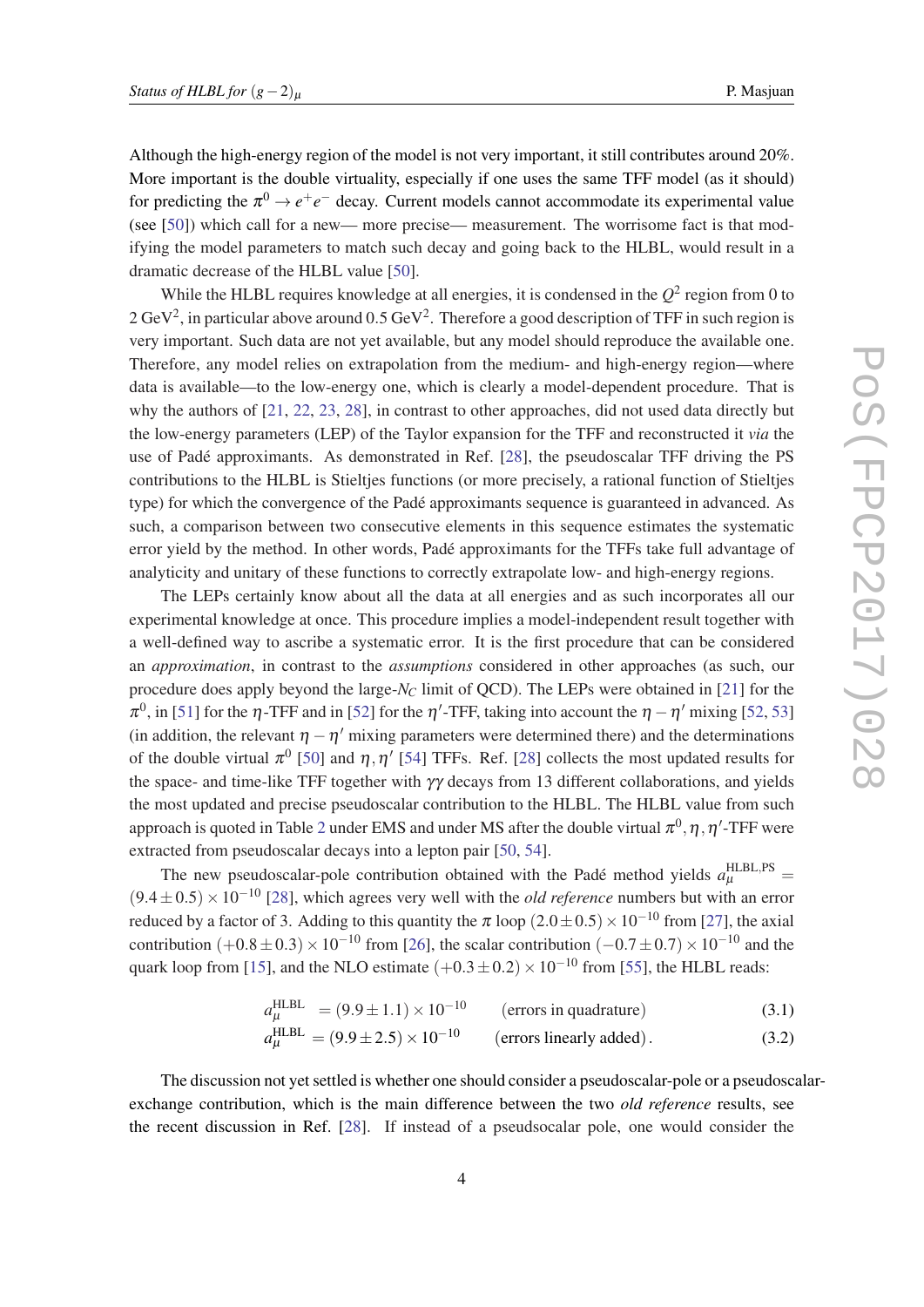<span id="page-5-0"></span>pseudoscalar exchange, Ref. [[28\]](#page-6-0) tells us that the result MS from Table [2](#page-2-0) would grow up to  $a_{\mu}^{\text{HLBL,PS}} = (13.5 \pm 1.1) \times 10^{-10}$ . Then, summing up the rest of the contributions (without the quark loop which is effectively included in the PS exchange), the HLBL reads:

$$
a_{\mu}^{\text{HLBL}} = (12.1 \pm 1.5) \times 10^{-10}
$$
 (errors in quadrature) (3.3)

$$
a_{\mu}^{\text{HLBL}} = (12.1 \pm 3.0) \times 10^{-10}
$$
 (errors linearly added). (3.4)

While still marginally compatible, the results from Eqs.  $(3.1)$  $(3.1)$  and  $(3.3)$  indicate once more that the role of the dismissed pieces in the standard pseudoscalar-pole framework seems to be as important as subleading contributions which are much larger than the desired global 10% precision. This fact requires, of course, further calculations and focus on missing pieces now that the dominant one is well under control.

In conclusion, the new experimental data and the correct hihg-energy constraints used to update the pseudoscalar contribution in Ref. [[28\]](#page-6-0) seem to reveal larger contributions from pseudsocalar mesons, meaning that the modeling of the TFF is more important than expected. Also, systematic errors due to both chiral and large-*N<sup>c</sup>* limits are important and difficult to evaluate, but PAs can help. Lattice QCD seems promising but only in the long run. Dispersion relations are useful at low energies for including subleading terms and potentially avoiding double-counting in particular diagrams. However, a consensus will be needed in order to combine such results with those from other contributions, and the matching to high-energies (very important pursuing precision as we already discussed) remains still unsettled. On top of this, the ballpark predictions coincide on drawing scenarios with larger values, indicating in our opinion the need to better understand the process from a global point of view.

## Acknowledgements

P.M is supported by CICYTFEDER-FPA2014-55613-P, 2014-SGR-1450, the CERCA Program/Generalitat de Catalunya, and the Secretaria d'Universitats i Recerca del Departament d'Empresa i Coneixement de la Generalitat de Catalunya. P.S.P. is supported by the Czech Science Foundation (grant no. GACR 15-18080S).

## References

- [1] G. Bennett, et al.,Phys.Rev.Lett. 92 (2004) 161802;Phys.Rev. D73 (2006) 072003.
- [2] K. Olive, *et al*., Review of Particle Physics, Chin.Phys. C38 (2014) 090001.
- [3] R. Carey, et al, 2009; B. Lee Roberts [Fermilab P989 Collaboration], Nucl. Phys. Proc. Suppl. 218 (2011) 237; J. L. Holzbauer, J. Phys. Conf. Ser. 770 (2016) no.1, 012038.
- [4] J-PARC E34 conceptual design report, 2011; T. Mibe [J-PARC g-2 Collaboration], Chin. Phys. C 34 (2010) 745.
- [5] T. Aoyama,*et al*, Phys.Rev.Lett. 109 (2012) 111808.
- [6] K. Hagiwara,*et al*, J.Phys. G38 (2011) 085003.
- [7] A. Kurz, T. Liu, P. Marquard and M. Steinhauser, Phys. Lett. B **734** (2014) 144.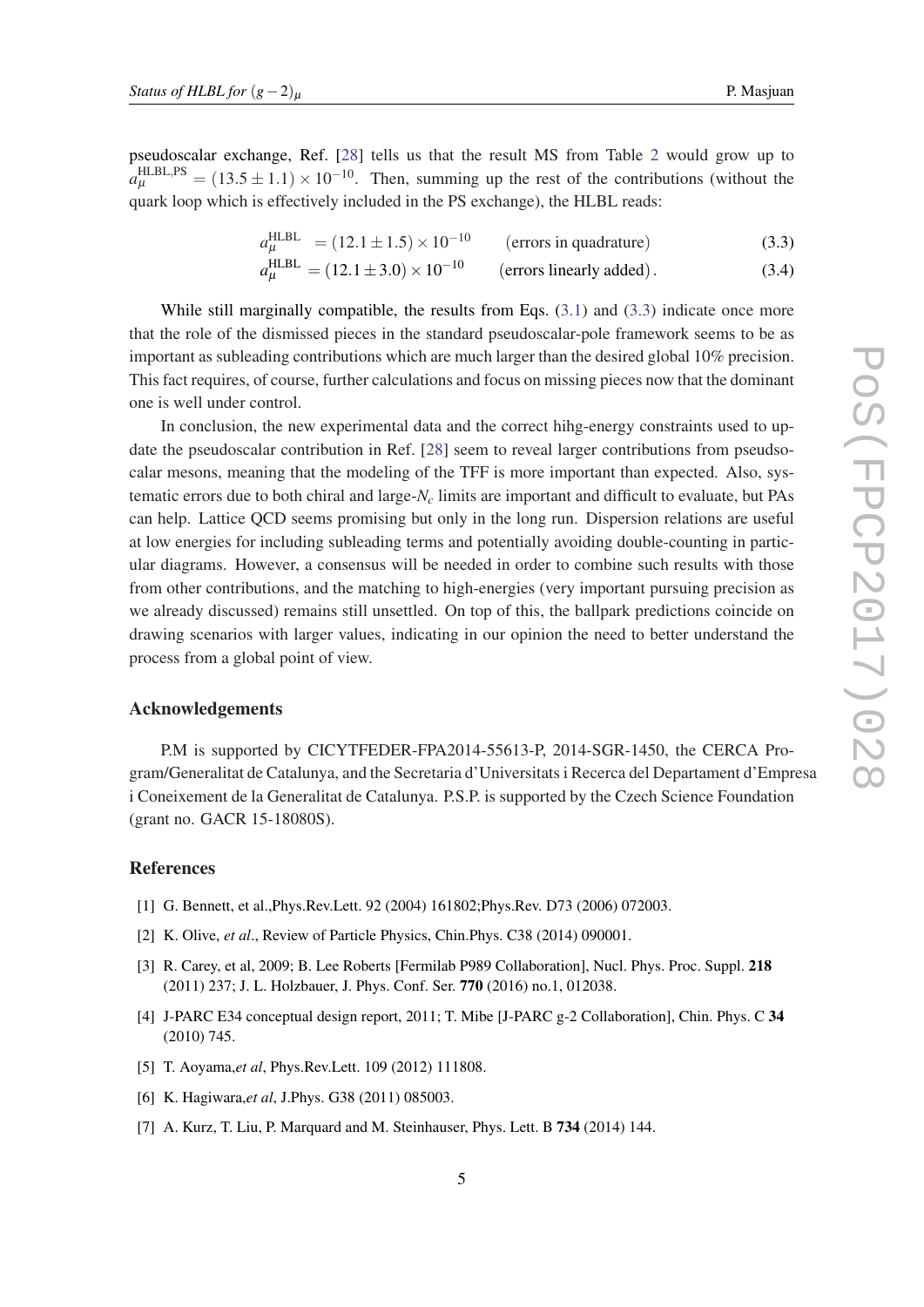- <span id="page-6-0"></span>[8] F. Jegerlehner, A. Nyffeler, Phys.Rept. 477 (2009) 1–110.
- [9] Gnendiger, *et al*, Phys.Rev. D88 (5) (2013) 053005.
- [10] J. Prades, E. de Rafael, A. Vainshtein, arXiv:0901.0306.
- [11] P. Masjuan, G. Venanzoni, H. Czyż, A. Denig, M. Vanderhaeghen, et al., arXiv:1306.2045.
- [12] T. Blum, P. Masjuan, M. Vanderhaeghen, *et al*, arXiv:1407.4021.
- [13] G. D'Ambrosio, M. Iacovacci, M. Passera, G. Venanzoni, P. Massarotti and S. Mastroianni, EPJ Web Conf. 118 (2016).
- [14] P. Masjuan, Nucl. Part. Phys. Proc. **260** (2015) 111.
- [15] J. Bijnens, E. Pallante, J. Prades, Phys.Rev.Lett. 75 (1995) 1447–1450; Nucl.Phys. B474 (1996) 379–420; Nucl.Phys. B626 (2002) 410–411.
- [16] M. Hayakawa, T. Kinoshita, A. Sanda, Phys.Rev.Lett. 75 (1995) 790–793; Phys.Rev. D54 (1996) 3137–3153; Phys.Rev. D57 (1998) 465–477.
- [17] M. Knecht, A. Nyffeler, Phys.Rev. D65 (2002) 073034.
- [18] K. Melnikov, A. Vainshtein, Phys.Rev. D70 (2004) 113006.
- [19] D. K. Hong, D. Kim, Phys.Lett. B680 (2009) 480–484.
- [20] A. E. Dorokhov, A. E. Radzhabov and A. S. Zhevlakov, JETP Lett. 100 (2014) no.2, 133 [Pisma Zh. Eksp. Teor. Fiz. 100 (2014) no.2, 141].
- [21] P. Masjuan, Phys.Rev.D 86 (2012) 094021.
- [22] P. Masjuan and M. Vanderhaeghen, J. Phys. G 42 (2015) no.12, 125004.
- [23] R. Escribano, P. Masjuan, P. Sanchez-Puertas, Phys.Rev. D89 (3) (2014) 034014.
- [24] P. Masjuan, E. Ruiz Arriola, W. Broniowski, Phys.Rev. D87 (2013) 014005.
- [25] P. Roig, A. Guevara and G. LU<sup>p</sup>ez Castro, Phys. Rev. D  $89$  (2014) no.7, 073016.
- [26] F. Jegerlehner, EPJ Web Conf. 118 (2016) 01016.
- [27] J. Bijnens and J. Relefors, JHEP 1609 (2016) 113.
- [28] P. Masjuan and P. Sanchez-Puertas, Phys. Rev. D 95 (2017) no.5, 054026.
- [29] G. Colangelo, M. Hoferichter, M. Procura and P. Stoffer, Phys. Rev. Lett. 118 (2017) no.23, 232001.
- [30] E. de Rafael, Phys.Lett. B322 (1994) 239-246.
- [31] S. Peris, M. Perrottet, E. de Rafael, JHEP 9805 (1998) 011.
- [32] P. Masjuan, S. Peris, JHEP 0705 (2007) 040; Phys.Lett. B663 (2008) 61–65; Phys.Lett. B686 (2010) 307–312.
- [33] M. Hayakawa and T. Kinoshita, Phys. Rev. D 57 (1998) 465 Erratum: [Phys. Rev. D 66 (2002) 019902].
- [34] M. Knecht, A. Nyffeler, M. Perrottet and E. de Rafael, Phys. Rev. Lett. 88 (2002) 071802.
- [35] I. R. Blokland, A. Czarnecki and K. Melnikov, Phys. Rev. Lett. 88 (2002) 071803.
- [36] A. E. Dorokhov and W. Broniowski, Phys. Rev. D 78 (2008) 073011.
- [37] A. Nyffeler, Phys. Rev. D **79** (2009) 073012.